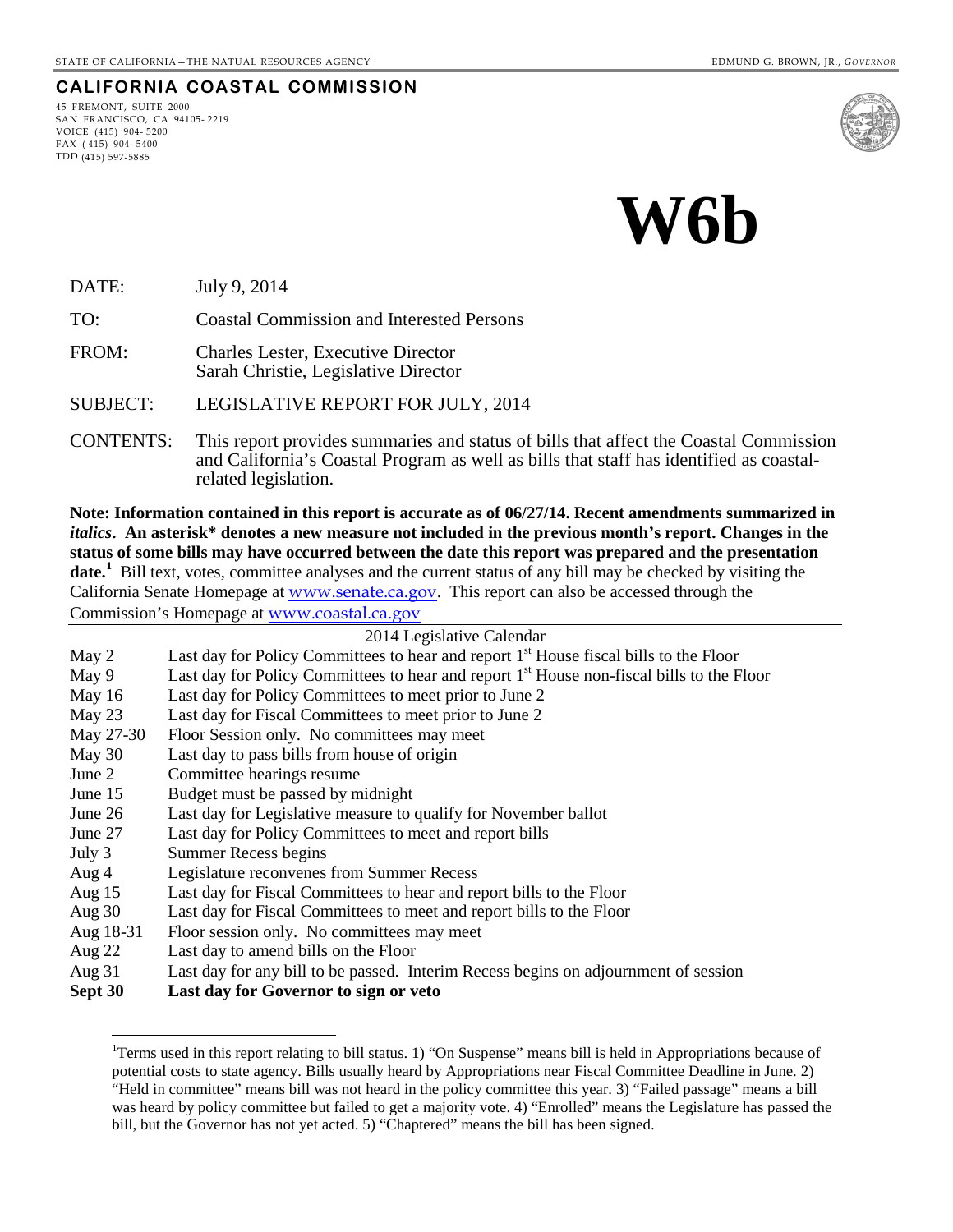# **PRIORITY LEGISLATION**

#### **AB 158 (Levine) Solid waste: single-use carryout bags**

This bill would prohibit specified retail outlets from providing plastic single-use carryout bags, and require the retail outlets to make reusable or compostable bags available to customers. The bill would allow a city or county to impose administrative civil penalties for violations of this measure, payable to the office that brought the action.

| Introduced    | 01/22/13                                          |
|---------------|---------------------------------------------------|
| Last Amended  | 04/09/13                                          |
| <b>Status</b> | Assembly Appropriations Committee. Suspense File. |

# **AB 203 (Stone) California Coastal Commission: restoration and cease and desist orders: report**

As amended, this bill would authorize the Coastal Commission submit an annual report to the Legislature describing all the enforcement orders acted upon during the previous year.

| Introduced    | 01/30/13                      |
|---------------|-------------------------------|
| Last Amended  | 01/27/17                      |
| <b>Status</b> | <b>Senate Rules Committee</b> |

# **AB 248 (Gorell) Energy: power plants: Ventura County**

This bill would require the Public Utilities Commission and the Independent System Operator, in consultation with specified entities including the Coastal Commission, to submit a report to the Legislature by January 1, 2014, detailing recommended legislative actions, policies and incentives necessary to accomplish specific objectives related to once-through-cooling technologies at Ventura County's two coastal power plants.

| Introduced    | 02/07/13           |
|---------------|--------------------|
| Last Amended  | 04/04/13           |
| <b>Status</b> | Held in Committee. |

#### **AB 288 (Levine) Coastal Resources**

This bill would add PRC Section 30515.5 to require the Coastal Commission to provide a Spanish language translation of its monthly meeting notice.

| Introduced    | 02/11/13                               |
|---------------|----------------------------------------|
| Last Amended  | 01/09/14                               |
| <b>Status</b> | <b>Senate Appropriations Committee</b> |

# **AB 474 (Stone) Public Resources Code: coastal resources**

This bill would require the Coastal Commission to revise its standard ex-parte disclosure forms to so that ex-parte communication disclosures include the names of all individuals participating in the meeting, and a copy of all written and graphic material presented during the meeting.

| Introduced    | 02/19/13                                |
|---------------|-----------------------------------------|
| Last Amended  | 01/06/14                                |
| <b>Status</b> | Senate N.R.&W. and Judiciary Committees |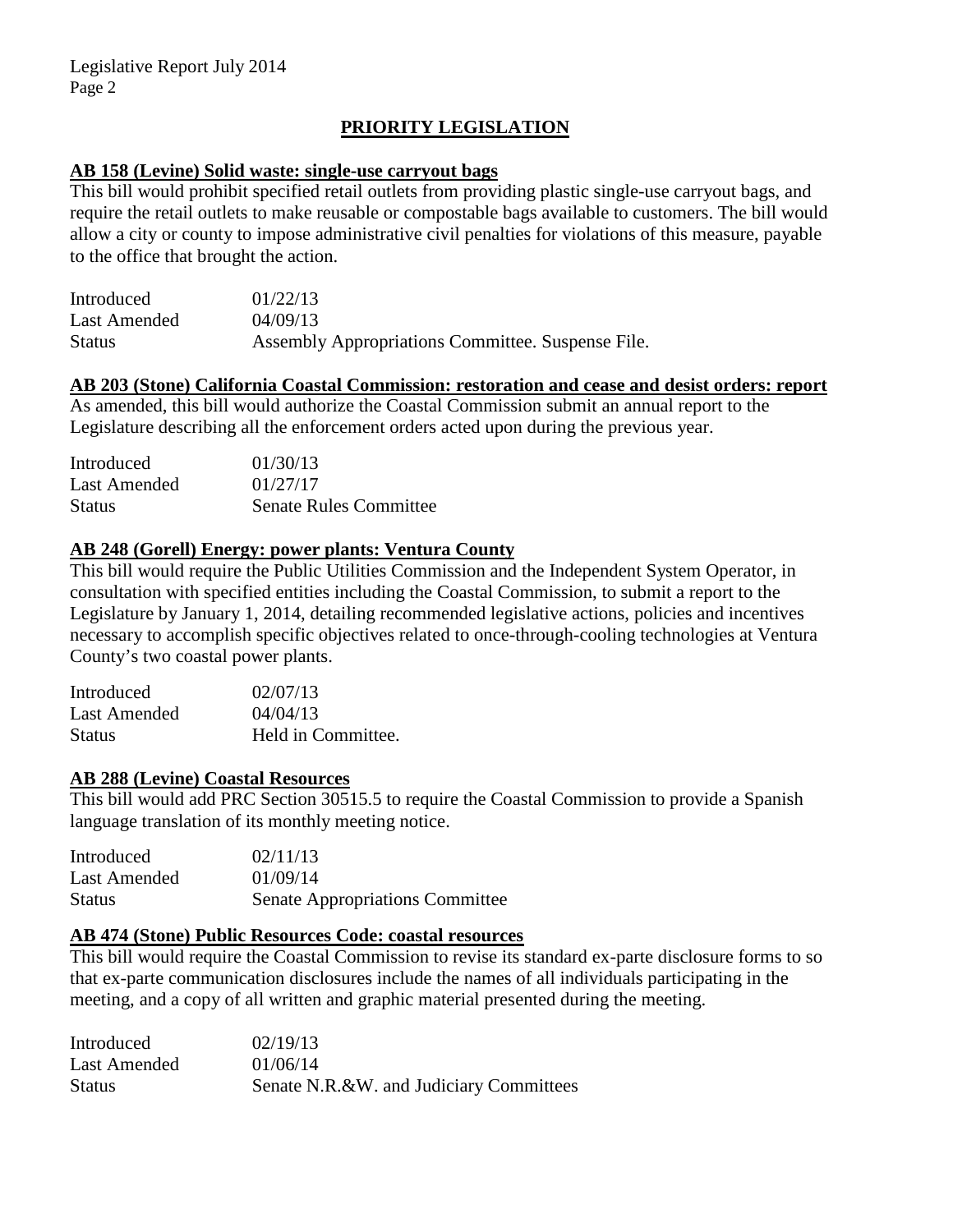# **AB 521 (Stone) Solid waste: plastic**

This bill would direct the Department of Resources Recycling and Recovery to develop a list of major sources of marine plastics pollution and notify producers of listed items that they are required to design and submit a plan to reduce the producer's proportion of covered items in the marine environment. The producer would be required to meet the marine plastic pollution reduction targets that the producer of the covered item would be required to achieve, as specified in the regulations

| <b>Commission Position Support</b> |                                                                     |
|------------------------------------|---------------------------------------------------------------------|
| <b>Status</b>                      | Assembly Appropriations Committee. Suspense File. Died on Suspense. |
| Last Amended                       | 05/07/13                                                            |
| Introduced                         | 02/20/13                                                            |

# **AB 881 (Chesbro) Oil spill prevention and administrative fee**

This bill would increase the existing \$0.07 fee on barrels of crude oil or petroleum products landed at a marine terminal, eliminate the sunset on the existing fee of \$0.065, allow the OSPR Administrator to adjust the fee annually based on the California Consumer Price Index, and transfer up to \$2,000,000 from fees collected to the Oiled Wildlife Care Network until January 1, 2016. The provisions of this section would take effect January 1, 2015, and sunset on January 1, 2016.

| <b>Commission Position Support</b> |                      |
|------------------------------------|----------------------|
| <b>Status</b>                      | Senate Inactive File |
| <b>Last Amended</b>                | 09/04/13             |
| Introduced                         | 02/22/13             |

#### **AB 976 (Atkins) Coastal resources**

This bill would authorize the Commission to impose administrative penalties for violations of the Coastal Act. All funds collected under this provision would be deposited into the Violation Remediation Account, and that the Commission's administrative penalty authority would sunset after a period of three years.

| Conference Committee |
|----------------------|
|                      |
|                      |
|                      |

# **AB 1102 (Allen) Public Resources Code: coastal resources**

As amended 6/4/14, this bill clarifies that any local implementation measures of a SCAQMD open burning rule regarding beach fire rings must comply with all requirements of the Coastal Act. *Amendments taken in Natural Resources Committee 6/24 not yet in print.*

| <b>Commission Position Support</b> |                                  |
|------------------------------------|----------------------------------|
| <b>Status</b>                      | Senate Appropriations Committee. |
| <b>Last Amended</b>                | 06/04/14                         |
| Introduced                         | 02/22/13                         |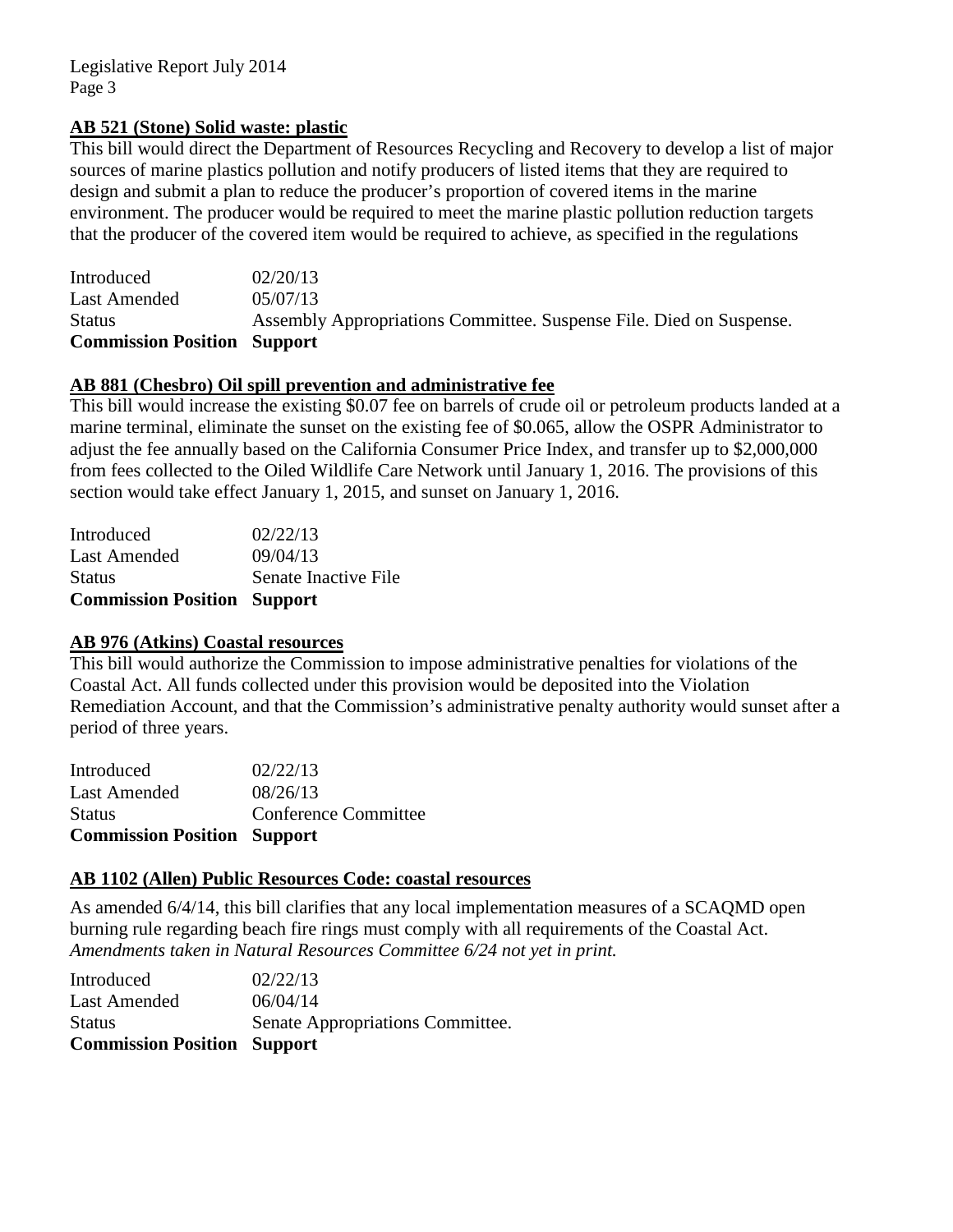# **AB 1142 (Bloom) State beaches and parks: smoking ban**

This bill would make it an infraction to smoke a tobacco product on a state coastal beach or in a unit of the state park system.

| Introduced    | 02/22/13          |
|---------------|-------------------|
| Last Amended  | 03/21/13          |
| <b>Status</b> | Held in Committee |

#### **AB 1331 (Rendon) Clean, Safe and Reliable Drinking Water Act of 2014**

This bill would repeal the Clean, Safe and Reliable Drinking Water Act of 2012 (\$11.14 billion) subject to approval by the voters November 4, 2014, and replace it with a substitute measure. This bill would authorize the sale of \$8.2 billion general obligation bonds, allocated as specified. See bond comparison chart attached to this report.

| Introduced    | 02/22/13                      |
|---------------|-------------------------------|
| Last Amended  | 06/17/14                      |
| <b>Status</b> | <b>Senate Rules Committee</b> |

# **AB 1504 (Stone) Cigarettes: single use filters**

This bill would prohibit the sale or use of single-use cigarette filters, subject to a permissive civil fine of \$500.

| Introduced    | 01/14/14           |
|---------------|--------------------|
| Last Amended  | 04/02/14           |
| <b>Status</b> | Held in Committee. |

# **AB 1603 (Stone) Outdoor education**

This bill would establish the Outdoor Environmental Education and Recreation Program in the Department of Parks and Recreation, for purposes of increasing outdoor programs for underserved and at-risk populations. The bill would create the Outdoor Environmental Education and Recreation Fund to receive private donations and General Fund support for grants to be awarded by the Director of Parks. The California Environmental Education Interagency Network, which Coastal Commission staff participates in, would serve as an advisor to the director in developing the program components.

Introduced 02/05/14 Status Senate Appropriations Committee.

# **AB 1699 (Bloom) Waste management: microplastics**

This bill would prohibit the sale of any cleaning product or personal care product containing micro plastics. The bill would allow the Attorney General to seek civil penalties of up to \$2,500 per day for each violation. Any civil penalties collected shall remain with the office that brought the case. *Amendments of 6/19 make minor, non-substantive changes.*

| Introduced    | 02/20/14                               |
|---------------|----------------------------------------|
| Last Amended  | 06/19/14                               |
| <b>Status</b> | <b>Senate Appropriations Committee</b> |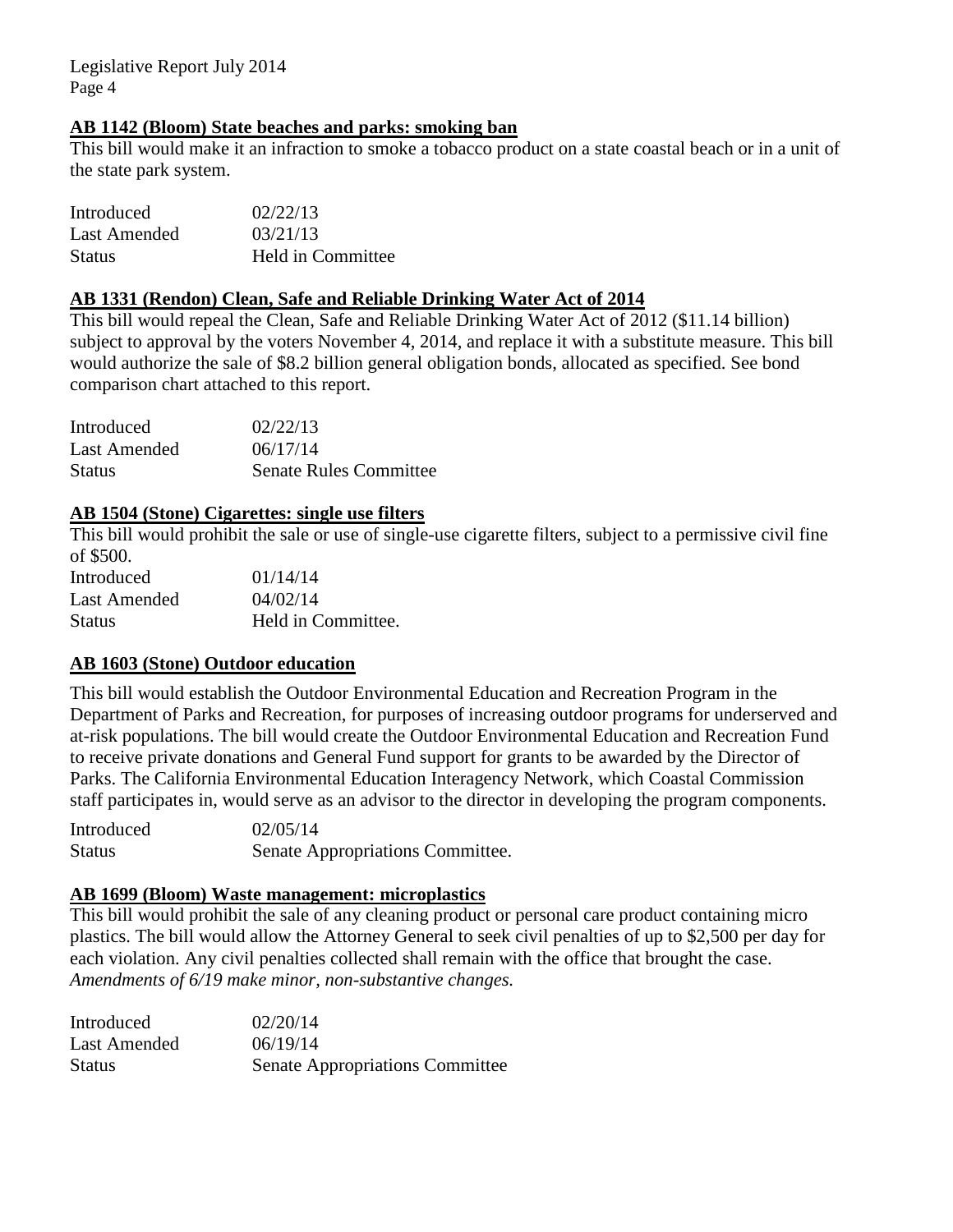# **AB 2019 (Fong) Commercial fishing: drift gill net shark and swordfish fishery**

This bill would prohibit the use of drift gill nets for the swordfish and shark fisheries. The bill would limit the legal take of these species to hand-thrust harpoon and/or hand held hook and line, and require the Department of Fish and Wildlife to issue a new harpoon/hook permit to holders of drift gill net permits by January 1, 2015. The bill would require the State to support any and all relevant state and federal proceedings relating to a ban on drift gill nets targeting sharks and swordfish, and oppose the transfer of state permitting authority to federal agencies.

| Introduced    | 02/20/14           |
|---------------|--------------------|
| Last Amended  | 04/23/14           |
| <b>Status</b> | Held in Committee. |

# **AB 2140 (Bloom) Orca Welfare and Safety Act**

This bill would prohibit the exhibition of captive orcas for entertainment purposes, prohibit the collection of gametes from captive orcas for the purpose of breeding, and prohibit the transportation of captive orcas across state lines.

| Introduced          | 02/20/14                |
|---------------------|-------------------------|
| <b>Last Amended</b> | 03/07/14                |
| <b>Status</b>       | Interim Study & Report. |

#### **AB 2188 (Muratsuchi) Solar energy: permits**

This bill would expedite and streamline the permit process for small scale rooftop solar panel installations. Local governments must adopt ordinances creating a "checklist" application for rooftop solar projects. Applications would be "deemed approved" upon submittal of a completed checklist.

| Introduced    | 02/20/14                       |
|---------------|--------------------------------|
| Last Amended  | 05/08/14                       |
| <b>Status</b> | Senate Gov & Finance Committee |

# **AB 2516 (Gordon) Sea level rise planning: data base**

This bill would require the Natural Resources Agency, in collaboration with the Ocean Protection Council, to create a Planning for Sea Level Rise Database on its public website describing steps being taken throughout the state to address sea level rise. The bill would require the Coastal Commission to provide information regarding which jurisdictions have adopted LCPs, which have not, and which LCPs contain sea level rise policies.

| <b>Commission position Support</b> |                                        |
|------------------------------------|----------------------------------------|
| <b>Status</b>                      | <b>Senate Appropriations Committee</b> |
| Last Amended                       | 04/09/14                               |
| Introduced                         | 02/21/13                               |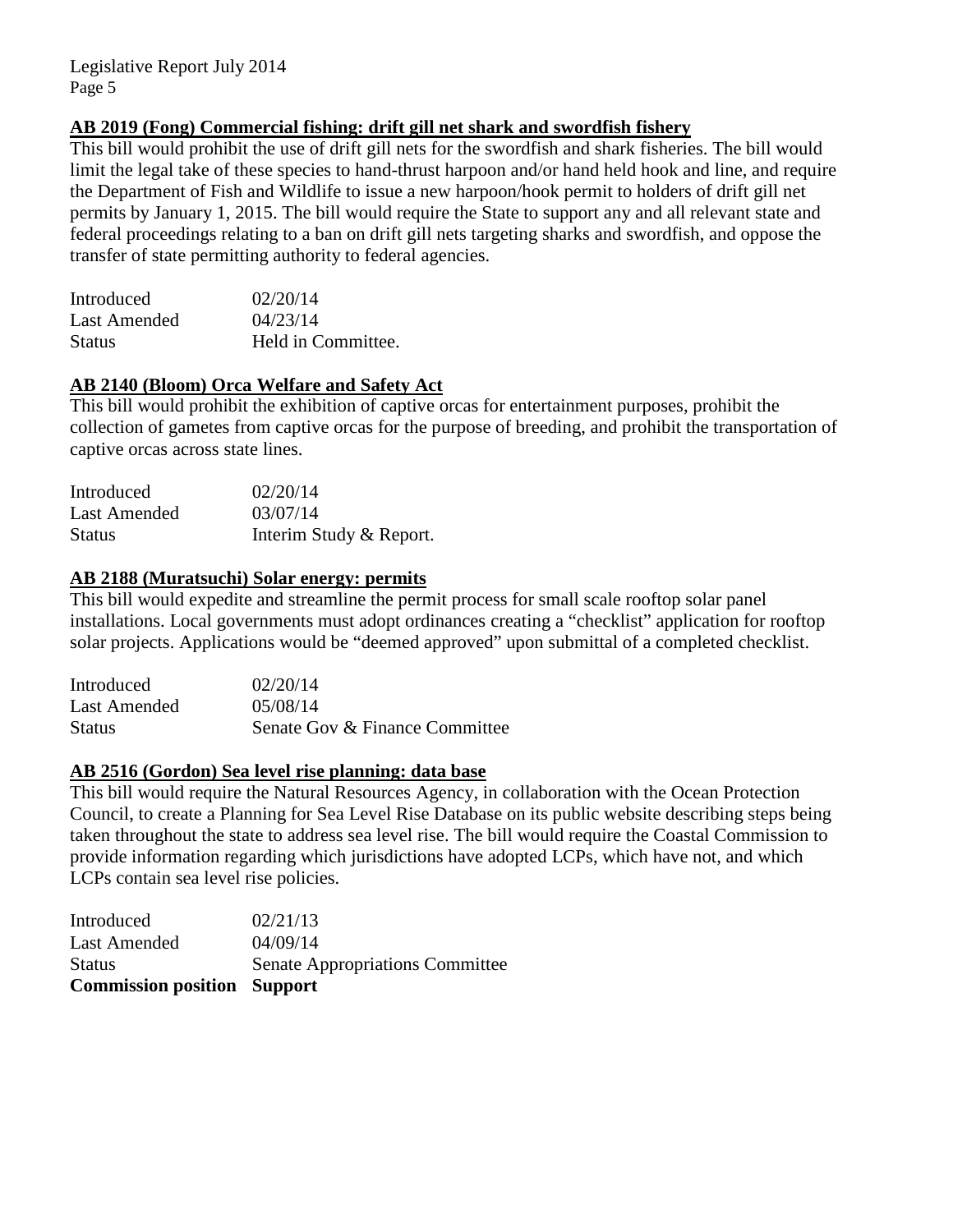# **AB 2554 (Rendon) Bond Accountability Act**

This bill was gutted and amended to create the Clean Safe and Reliable Drinking Water Act of 2014. If enacted by the voters this measure would repeal the \$11 billion bond act passed by the Legislature in 2012 (\$11.14 billion), and replace it with an \$8.5 billion bond, subject to approval by the voters November 4, 2014. This bill would authorize the sale of \$8.5 billion general obligation bonds, allocated as specified.

| Introduced    | 02/21/14                                 |
|---------------|------------------------------------------|
| Last Amended  | 04/23/14                                 |
| <b>Status</b> | <b>Assembly Appropriations Committee</b> |

## **AB 2711 (Muratsuchi) Oil and gas: loan to City of Hermosa Beach**

This bill would appropriate \$17.5 million from State Tidelands oil revenues, collected by the State Lands Commission, for the purpose of covering the city's liability if the voters reject a November 2014 ballot initiative to approve an offshore oil lease on state tidelands within the city limits. The ballot initiative is part of a settlement agreement reached between the City, MacPherson Oil and E&B (another oil company). The loan would be repaid by the city at a rate of \$500,000 per year. Loan repayments would be deposited into the State Coastal Conservancy's Climate Ready account for grants to local governments.

| Introduced     | 02/21/14                      |
|----------------|-------------------------------|
| Last Amendment | 04/21/14                      |
| <b>Status</b>  | <b>Assembly Third Reading</b> |

#### **SB 40 (Pavley) Safe, Clean, and Reliable Drinking Water Act of 2012**

This bill declares that it is the intent of the Legislature to amend the Safe, Clean, and Reliable Drinking Water Act of 2012 for the purpose of reducing and potentially refocusing the \$11,140,000,000 bond. This measure contains an urgency clause.

| Introduced    | 12/10/12                        |
|---------------|---------------------------------|
| Last Amended  | 01/06/14                        |
| <b>Status</b> | Returned to Secretary of Senate |

#### **SB 241 (Evans) Oil Severance Tax Law**

This bill would impose a severance tax of 9.9% of the gross value of each barrel of oil extracted from California after January 1, 2014, for deposit into the Oil Severance Fund, which this bill creates. The Department of Conservation would allocate those revenues to the UC Regents, the California State University Trustees, the Board of Governors for the Community Colleges, and the Department of Parks and Recreation.

Introduced 05/07/13 Status Senate Appropriations Committee. Suspense File. Held in Committee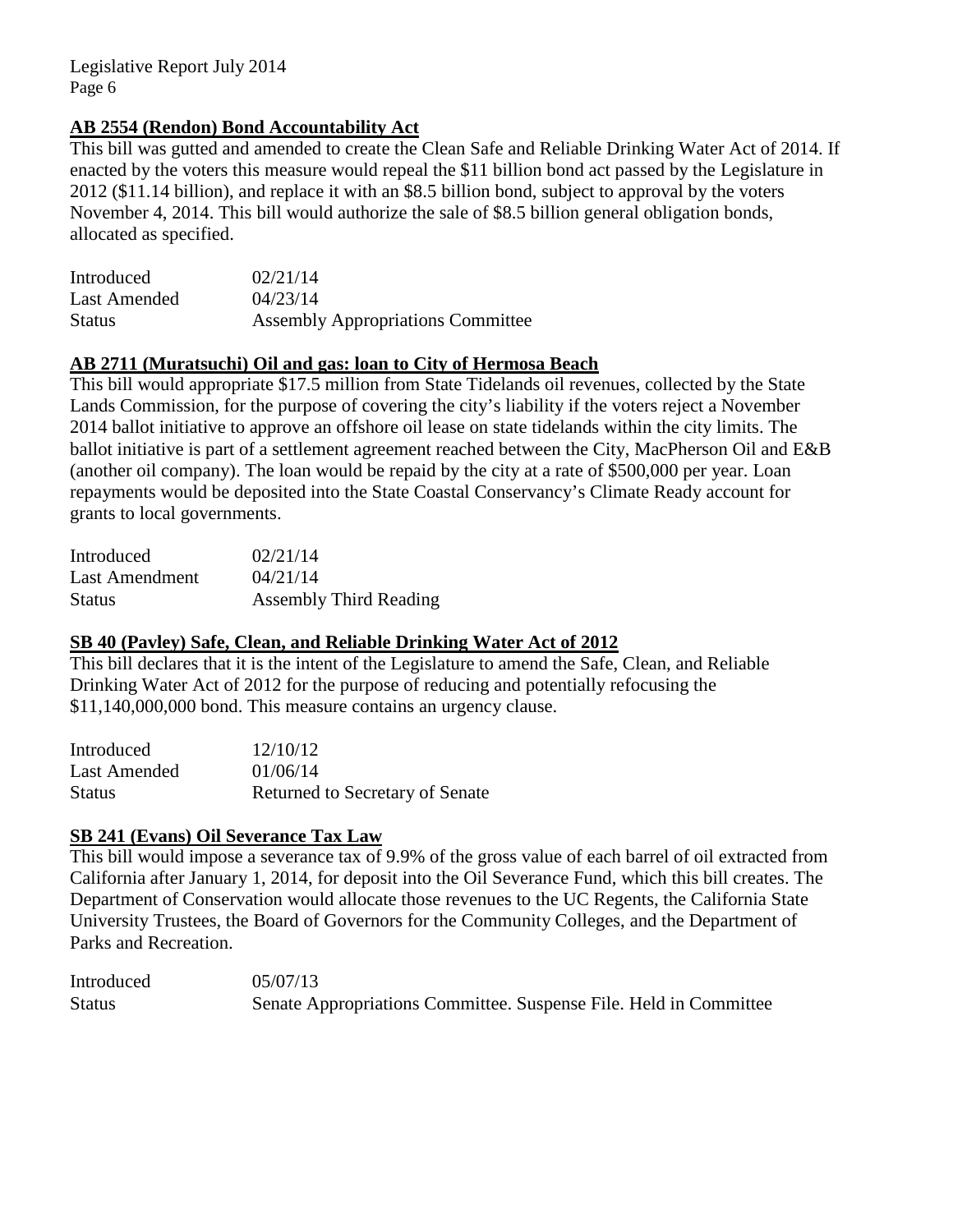#### **SB 257 (Hancock) Coastal resources: physical adaptations to climate change**

This bill states that it is the intent of the Legislature to enact legislation to address coastal physical adaptations to climate change.

| Introduced    | 02/13/13                        |
|---------------|---------------------------------|
| <b>Status</b> | Returned to Secretary of Senate |

#### **SB 418 (Jackson) Energy: nuclear fission power plants**

This bill would require the PUC to require an applicant for relicensing a nuclear power generating facility submit a study of the full needs and costs of relicensing.

| Introduced     | 02/20/13                                                                |
|----------------|-------------------------------------------------------------------------|
| Last Amendment | 06/26/13                                                                |
| <b>Status</b>  | Assembly Utilities and Commerce Committee. Failed passage in committee. |

# **SB 700 (Wolk) Natural resources: parks: carryout bags**

This bill would require retail establishments to charge a \$0.05 fee for single-use carryout bags. A portion of the fee would be deposited into the Local Environmental Enhancement Fund (LEEF), which would be created by this bill. Funds from the LEEF would be available for expenditure by the Natural Resources Agency, upon appropriation by the Legislature, as grants to local governments for parks maintenance and litter abatement.

| Introduced    | 02/22/13                                                |
|---------------|---------------------------------------------------------|
| Last Amended  | 04/23/13                                                |
| <b>Status</b> | Held in Senate Appropriations Committee. Suspense File. |

# **SB 848 (Wolk) Safe Drinking Water, Water Quality, and Water Supply Act of 2014**

This measure would repeal the \$11,140,000,000 Clean Safe and Reliable Drinking Water Act of 2014 (General Obligation Bond) and replace it with \$6,825,000,000 general obligation bond measure that, if approved by the voters, would finance a substitute Safe Drinking Water, Water Quality and Water Supply Act, allocated as specified.

| Introduced    | 01/09/14              |
|---------------|-----------------------|
| Last Amended  | 06/23/14              |
| <b>Status</b> | Senate Third Reading. |

# **SB 861 (Senate Budget Committee)**

In relevant part, this bill would authorize the Commission to impose administrative penalties for violations of the public access policies of the Coastal Act. Penalty amounts would be limited to no more than \$1,250 per day, for an accrual period of no more than 5 years. All funds collected under this provision would be deposited into the Violation Remediation Account. The bill would require the Commission to submit a bill to the Legislature on the status of the enforcement program by 12/31/18. The bill also establishes the Climate Resilience Account in the Coastal Trust Fund. Twenty percent of the monies in the fund would go to the Commission for local grants related to sea level rise planning.

| Introduced    | 01/09/14   |
|---------------|------------|
| Last Amended  | 06/13/14   |
| <b>Status</b> | Chaptered. |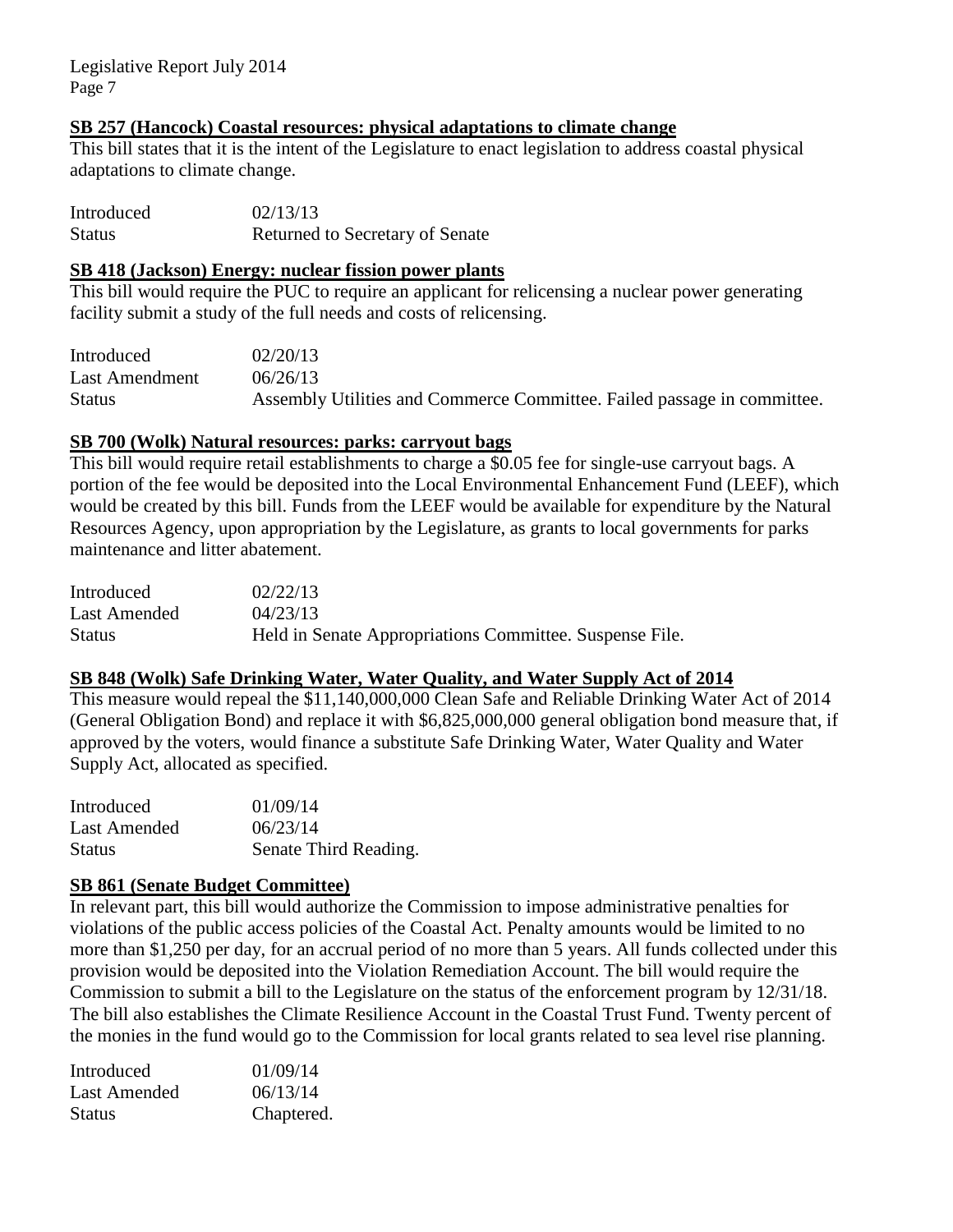# **SB 968 (Hill) Public lands: Martin's Beach property: access**

This bill would direct the State Lands Commission to exercise its eminent domain authority to initiate negotiations to purchase a public access easement on the property known as Martin's Beach County in San Mateo for the purpose of public access. *Amendments of 6/24 make the bill permissive.*

Introduced 02/10/14 Last Amended  $06/24/14$ Status Assembly Appropriations Committee **Commission Position Support**

# **SB 1017 (Evans) Oil Severance Tax**

This bill would impose an oil tax of 9.5%, and gas severance tax of 3.5% upon any operator for the extraction of oil or gas in California. The bill would require the board to deposit all tax revenues, penalties, and interest collected pursuant to these provisions into the California Higher Education Fund, which is established by this measure.

| Introduced    | 02/14/14                                        |
|---------------|-------------------------------------------------|
| <b>Status</b> | Senate Appropriations Committee. Suspense File. |

# **SB 1096 (Jackson) Coastal sanctuary: State Lands Commission: oil and gas resources**

This bill would repeal Section 30310.5 of the Coastal Act. The effect of this would be that a public member of the Commission would not be able to simultaneously hold two conflicting public offices. *Amendments on 6/14/14 gut and amend the bill to repeal PRC Section 6422 of the Coastal Sanctuary Act. The effect of this would be to prohibit any on or offshore drilling into oil reserves known as Tranquillon Ridge offshore Santa Barbara County.*

| Introduced    | 02/19/14                          |
|---------------|-----------------------------------|
| Last Amended  | 06/16/14                          |
| <b>Status</b> | <b>Assembly Natural Resources</b> |

# **SB 1132 (Mitchell) Oil and gas development: well stimulation treatments**

This bill would require the Natural Resources Agency to include additional subjects in the scientific study it is conducting under the requirements of SB 4 (Pavley, 2013) including the cumulative health and environmental impacts of both on and offshore well stimulation, aka "fracking". It would also prohibit all fracking activities in the state until the report is complete, an independent committee has reviewed the report, and the Governor has issued findings regarding the safety of those activities. DOGGR would have to prepare an EIR on the effects of fracking before the ban could be lifted.

| Introduced    | 02/20/14              |
|---------------|-----------------------|
| Last Amended  | 05/27/14              |
| <b>Status</b> | <b>Failed Passage</b> |